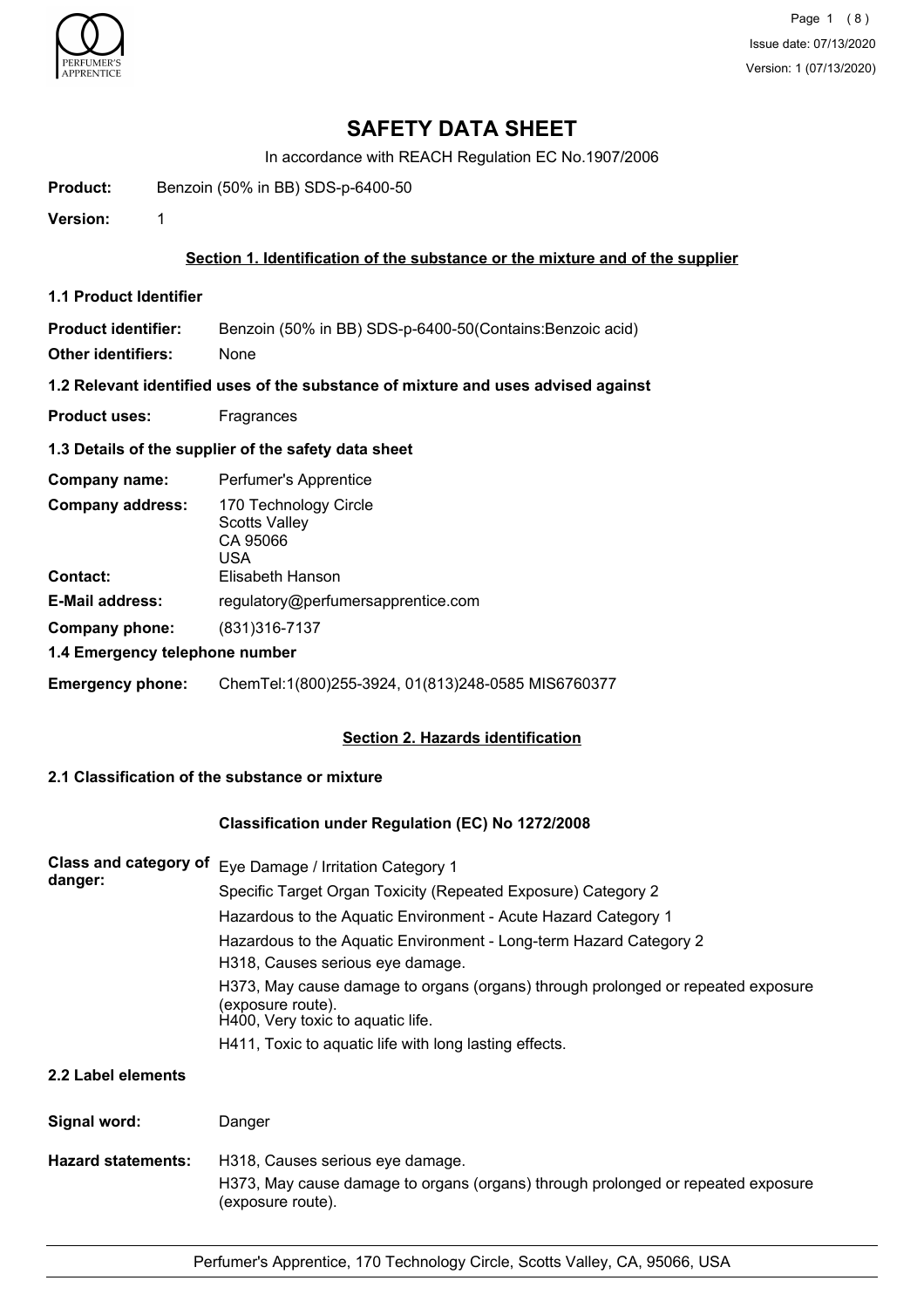

Page 2 (8) Issue date: 07/13/2020 Version: 1 (07/13/2020)

# **SAFETY DATA SHEET**

In accordance with REACH Regulation EC No.1907/2006

| <b>Product:</b>              |   | Benzoin (50% in BB) SDS-p-6400-50                                                                                                                                                                                                           |
|------------------------------|---|---------------------------------------------------------------------------------------------------------------------------------------------------------------------------------------------------------------------------------------------|
| Version:                     | 1 |                                                                                                                                                                                                                                             |
|                              |   | H400, Very toxic to aquatic life.                                                                                                                                                                                                           |
|                              |   | H411, Toxic to aquatic life with long lasting effects.                                                                                                                                                                                      |
| Supplemental<br>Information: |   | None                                                                                                                                                                                                                                        |
| <b>Precautionary</b>         |   | P260, Do not breathe vapour or dust.                                                                                                                                                                                                        |
| statements:                  |   | P273, Avoid release to the environment.                                                                                                                                                                                                     |
|                              |   | P280, Wear protective gloves/eye protection/face protection.                                                                                                                                                                                |
|                              |   | P305/351/338, IF IN EYES: Rinse cautiously with water for several minutes. Remove contact<br>lenses, if present and easy to do. Continue rinsing.<br>P310, Immediately call a POISON CENTER or doctor/physician.<br>P391, Collect spillage. |
|                              |   | P501, Dispose of contents/container to approved disposal site, in accordance with local<br>regulations.                                                                                                                                     |
| Pictograms:                  |   |                                                                                                                                                                                                                                             |
| <b>Other hazards:</b>        |   | None                                                                                                                                                                                                                                        |

### **Section 3. Composition / information on ingredients**

### **3.2 Mixtures**

#### **Contains:**

| <b>Name</b>                       | <b>CAS</b> | EC        | <b>REACH Registration</b><br>No. | $\frac{0}{0}$ | <b>Classification for</b><br>(CLP) 1272/2008                              |
|-----------------------------------|------------|-----------|----------------------------------|---------------|---------------------------------------------------------------------------|
| Benzyl benzoate                   | 120-51-4   | 204-402-9 |                                  | 50.25%        | Acute Tox. 4-Aquatic<br>Acute 1-Aquatic<br>Chronic 2;H302-H400-<br>H411.- |
| <b>Benzoic</b> acid               | 65-85-0    | 200-618-2 |                                  | 8.50%         | Skin Irrit. 2-Eye Dam.<br>1-STOT RE 1:H315-<br>H318-H372,-                |
| Nerolidol (isomer<br>unspecified) | 7212-44-4  | 230-597-5 |                                  | 0.25%         | Eye Irrit. 2-Aquatic<br>Acute 1-Aquatic<br>Chronic 1;H319-H410,-          |

### **Substances with Community workplace exposure limits:**

Not Applicable

**Substances that are persistent, bioaccumulative and toxic or very persistent and very bioaccumulative, greater than 0.1%:**

Not Applicable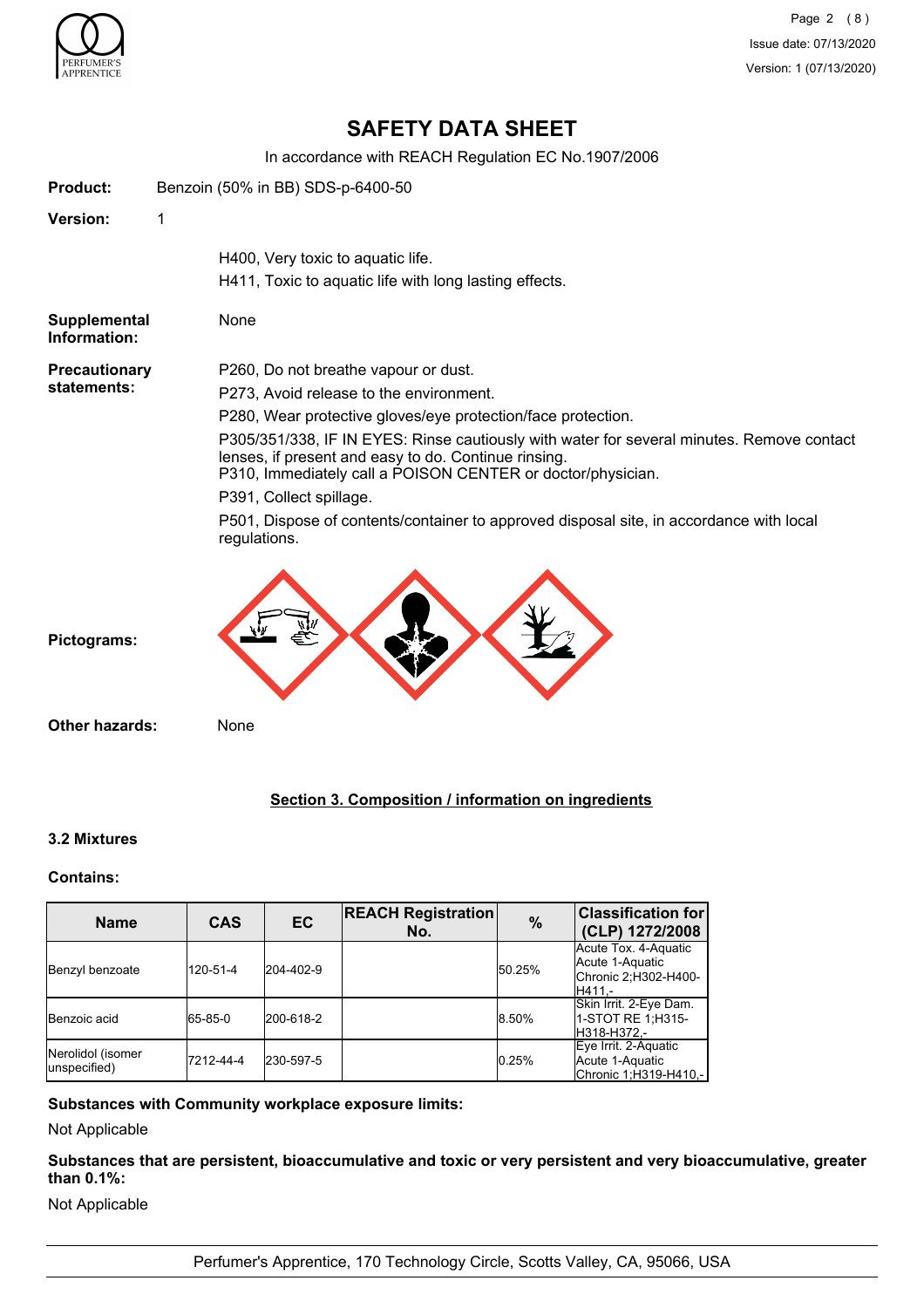

Page 3 (8) Issue date: 07/13/2020 Version: 1 (07/13/2020)

# **SAFETY DATA SHEET**

In accordance with REACH Regulation EC No.1907/2006

**Product:** Benzoin (50% in BB) SDS-p-6400-50

**Version:** 1

## **Section 4. First-aid measures**

#### **4.1 Description of first aid measures**

IF IN EYES: Rinse cautiously with water for several minutes. Remove contact lenses, if present and easy to do. Continue rinsing.

Immediately call a POISON CENTER or doctor/physician.

### **4.2 Most important symptoms and effects, both acute and delayed**

Causes serious eye damage.

May cause damage to organs (organs) through prolonged or repeated exposure (exposure route).

#### **4.3 Indication of any immediate medical attention and special treatment needed**

None expected, see Section 4.1 for further information.

### **SECTION 5: Firefighting measures**

#### **5.1 Extinguishing media**

Suitable media: Carbon dioxide, Dry chemical, Foam.

### **5.2 Special hazards arising from the substance or mixture**

In case of fire, may be liberated: Carbon monoxide, Unidentified organic compounds.

### **5.3 Advice for fire fighters:**

In case of insufficient ventilation, wear suitable respiratory equipment.

#### **Section 6. Accidental release measures**

#### **6.1 Personal precautions, protective equipment and emergency procedures:**

Avoid inhalation. Avoid contact with skin and eyes. See protective measures under Section 7 and 8.

#### **6.2 Environmental precautions:**

Keep away from drains, surface and ground water, and soil.

### **6.3 Methods and material for containment and cleaning up:**

Remove ignition sources. Provide adequate ventilation. Avoid excessive inhalation of vapours. Contain spillage immediately by use of sand or inert powder. Dispose of according to local regulations.

#### **6.4 Reference to other sections:**

Also refer to sections 8 and 13.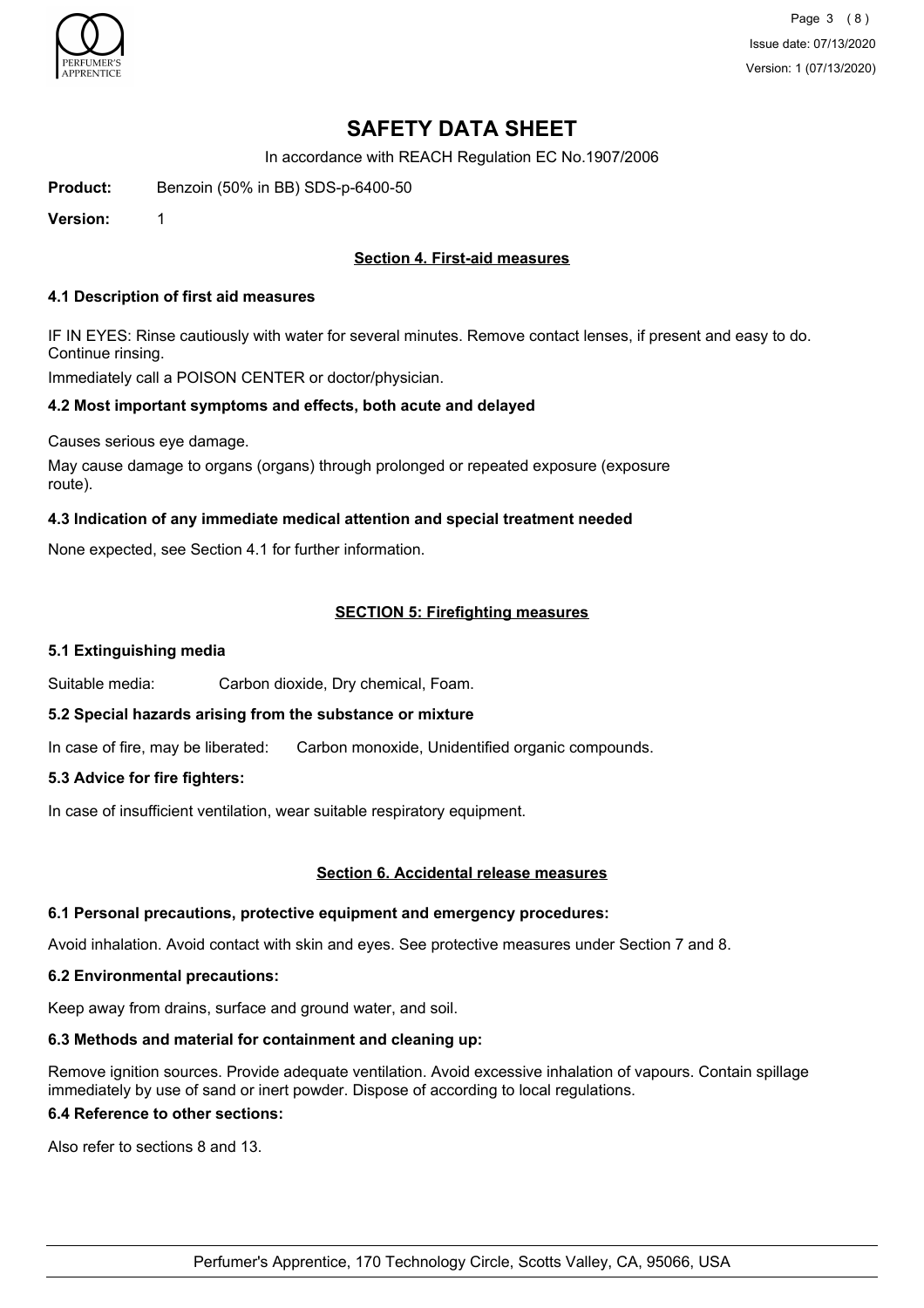

## **SAFETY DATA SHEET**

In accordance with REACH Regulation EC No.1907/2006

**Product:** Benzoin (50% in BB) SDS-p-6400-50

**Version:** 1

## **Section 7. Handling and storage**

#### **7.1 Precautions for safe handling:**

Keep away from heat, sparks, open flames and hot surfaces. - No smoking. Use personal protective equipment as required. Use in accordance with good manufacturing and industrial hygiene practices. Use in areas with adequate ventilation Do not eat, drink or smoke when using this product.

### **7.2 Conditions for safe storage, including any incompatibilities:**

Store in a well-ventilated place. Keep container tightly closed. Keep cool. Ground/bond container and receiving equipment. Use explosion-proof electrical, ventilating and lighting equipment. Use only non-sparking tools. Take precautionary measures against static discharge.

### **7.3 Specific end use(s):**

Fragrances: Use in accordance with good manufacturing and industrial hygiene practices.

### **Section 8. Exposure controls/personal protection**

#### **8.1 Control parameters**

Workplace exposure limits: Not Applicable

### **8.2 Exposure Controls**

### **Eye / Skin Protection**

Wear protective gloves/eye protection/face protection

### **Respiratory Protection**

Under normal conditions of use and where adequate ventilation is available to prevent build up of excessive vapour, this material should not require special engineering controls. However, in conditions of high or prolonged use, or high temperature or other conditions which increase exposure, the following engineering controls can be used to minimise exposure to personnel: a) Increase ventilation of the area with local exhaust ventilation. b) Personnel can use an approved, appropriately fitted respirator with organic vapour cartridge or canisters and particulate filters. c) Use closed systems for transferring and processing this material.

Also refer to Sections 2 and 7.

### **Section 9. Physical and chemical properties**

### **9.1 Information on basic physical and chemical properties**

| Appearance:                     | Not determined |
|---------------------------------|----------------|
| Odour:                          | Not determined |
| <b>Odour threshold:</b>         | Not determined |
| pH:                             | Not determined |
| Melting point / freezing point: | Not determined |
| Initial boiling point / range:  | Not determined |
| <b>Flash point:</b>             | >93.5 °C       |
| <b>Evaporation rate:</b>        | Not determined |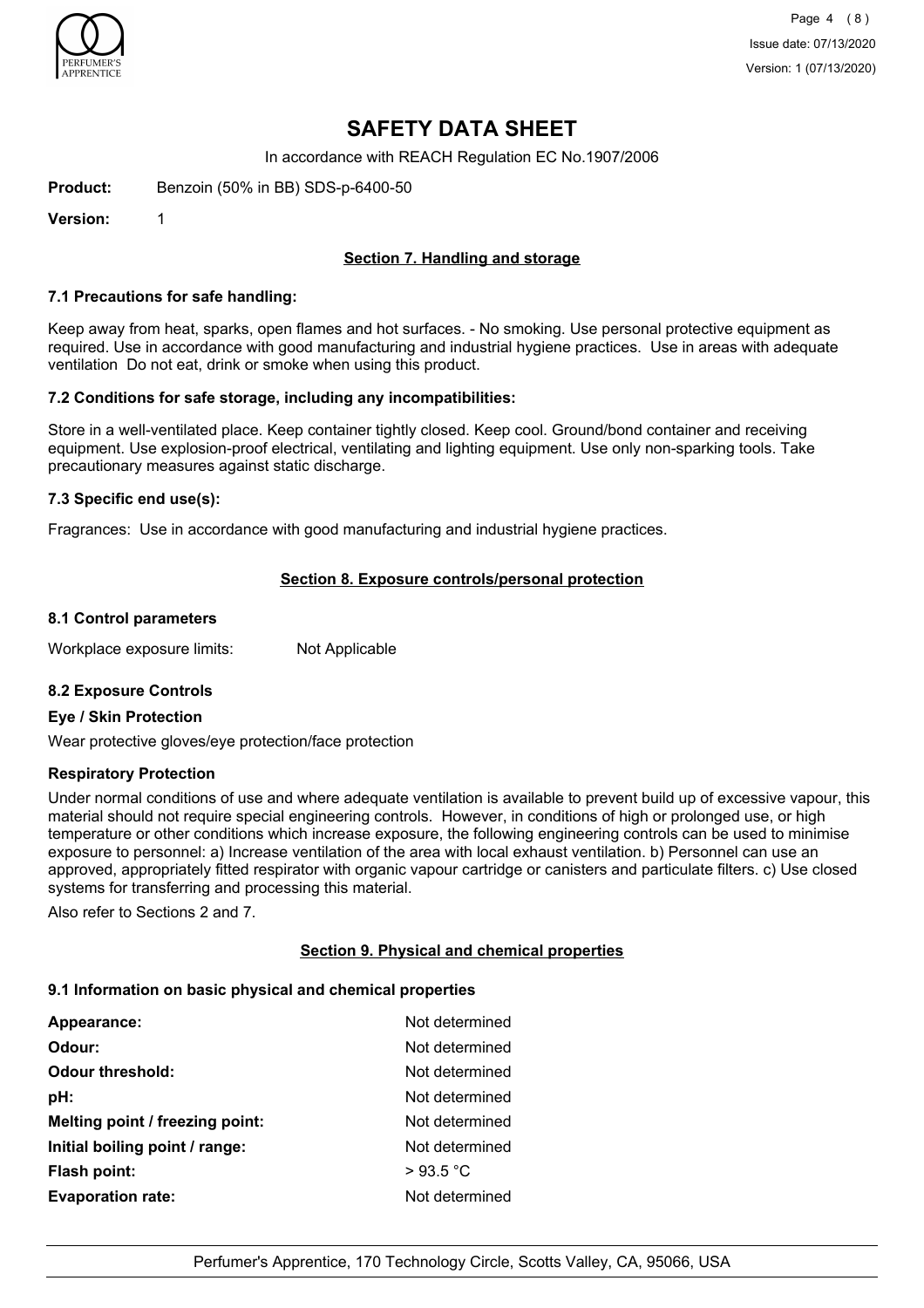

Page 5 (8) Issue date: 07/13/2020 Version: 1 (07/13/2020)

# **SAFETY DATA SHEET**

In accordance with REACH Regulation EC No.1907/2006

**Product:** Benzoin (50% in BB) SDS-p-6400-50

**Version:** 1

**Flammability (solid, gas):** Not determined **Upper/lower flammability or explosive limits:** Product does not present an explosion hazard **Vapour pressure:** Not determined **Vapour density:** Not determined **Relative density:** Not determined **Solubility(ies):** Not determined **Partition coefficient: n-octanol/water:** Not determined **Auto-ignition temperature:** Not determined **Decomposition temperature:** Not determined **Viscosity:** Not determined **Explosive properties:** Not expected **Oxidising properties:** Not expected

**9.2 Other information:** None available

#### **Section 10. Stability and reactivity**

### **10.1 Reactivity:**

Presents no significant reactivity hazard, by itself or in contact with water.

#### **10.2 Chemical stability:**

Good stability under normal storage conditions.

#### **10.3 Possibility of hazardous reactions:**

Not expected under normal conditions of use.

#### **10.4 Conditions to avoid:**

Avoid extreme heat.

#### **10.5 Incompatible materials:**

Avoid contact with strong acids, alkalis or oxidising agents.

#### **10.6 Hazardous decomposition products:**

Not expected.

#### **Section 11. Toxicological information**

#### **11.1 Information on toxicological effects**

This mixture has not been tested as a whole for health effects. The health effects have been calculated using the methods outlined in Regulation (EC) No 1272/2008 (CLP).

| <b>Acute Toxicity:</b>            | Based on available data the classification criteria are not met. |
|-----------------------------------|------------------------------------------------------------------|
| <b>Acute Toxicity Oral</b>        | 2699                                                             |
| <b>Acute Toxicity Dermal</b>      | >5000                                                            |
| <b>Acute Toxicity Inhalation</b>  | Not Available                                                    |
| <b>Skin corrosion/irritation:</b> | Based on available data the classification criteria are not met. |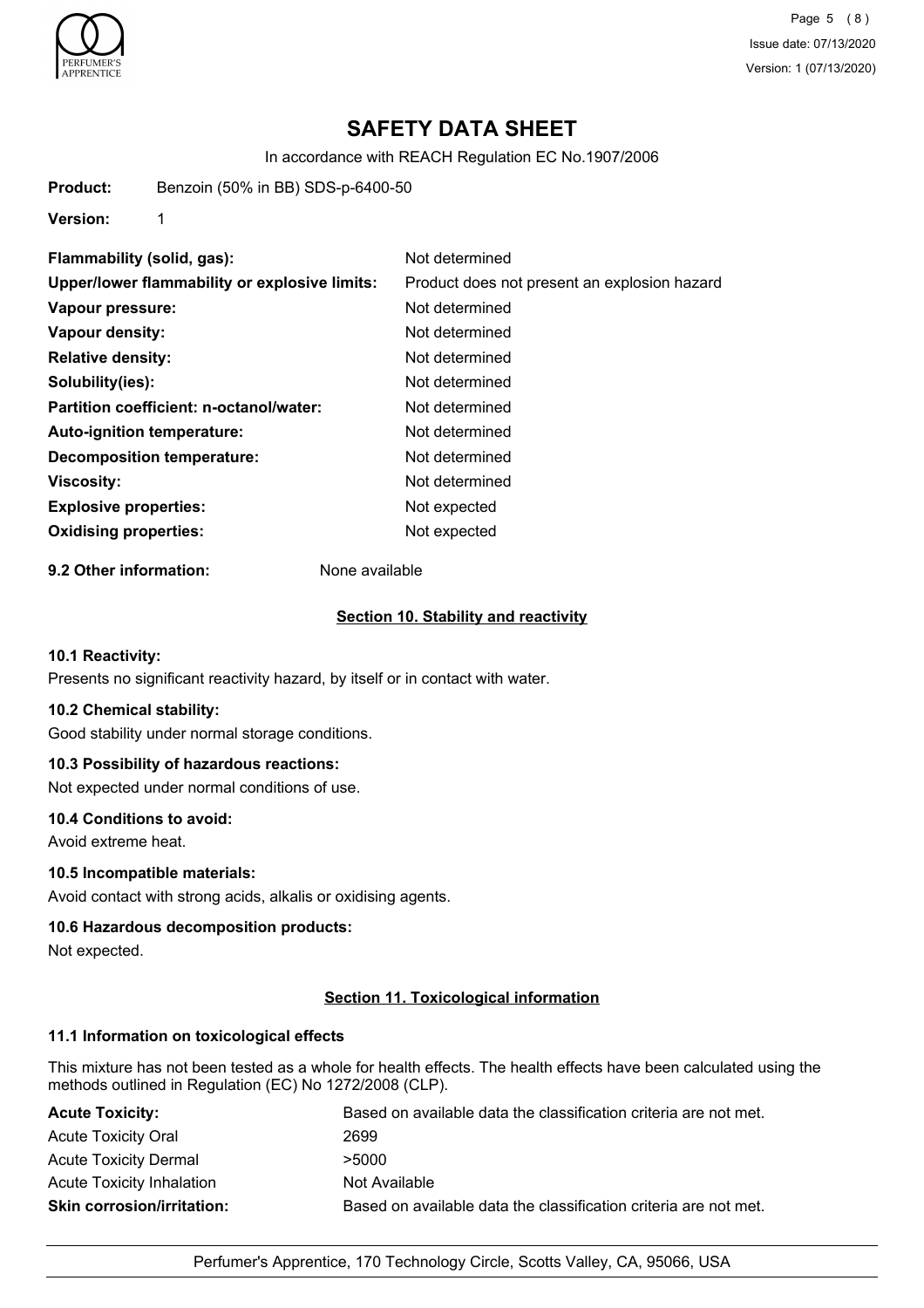

# **SAFETY DATA SHEET**

In accordance with REACH Regulation EC No.1907/2006

| Product: | Benzoin (50% in BB) SDS-p-6400-50 |
|----------|-----------------------------------|
|----------|-----------------------------------|

**Version:** 1

| Serious eye damage/irritation:            | Eye Damage / Irritation Category 1                               |
|-------------------------------------------|------------------------------------------------------------------|
| <b>Respiratory or skin sensitisation:</b> | Based on available data the classification criteria are not met. |
| Germ cell mutagenicity:                   | Based on available data the classification criteria are not met. |
| Carcinogenicity:                          | Based on available data the classification criteria are not met. |
| <b>Reproductive toxicity:</b>             | Based on available data the classification criteria are not met. |
| <b>STOT-single exposure:</b>              | Based on available data the classification criteria are not met. |
| <b>STOT-repeated exposure:</b>            | Specific Target Organ Toxicity (Repeated Exposure) Category 2    |
| <b>Aspiration hazard:</b>                 | Based on available data the classification criteria are not met. |

#### **Information about hazardous ingredients in the mixture**

| Ingredient      | <b>CAS</b> | EC                | LD50/ATE Oral | <b>LD50/ATE</b><br>Dermal | LC50/ATE<br><b>Inhalation</b> | <b>LC50</b><br>Route      |
|-----------------|------------|-------------------|---------------|---------------------------|-------------------------------|---------------------------|
| Benzyl benzoate | 120-51-4   | $ 204 - 402 - 9 $ | 1500          | 4000                      | Not available                 | <b>INot</b><br>lavailable |

Refer to Sections 2 and 3 for additional information.

## **Section 12. Ecological information**

**12.1 Toxicity:**

Very toxic to aquatic life.

Toxic to aquatic life with long lasting effects.

| 12.2 Persistence and degradability:      | Not available |  |
|------------------------------------------|---------------|--|
| 12.3 Bioaccumulative potential:          | Not available |  |
| 12.4 Mobility in soil:                   | Not available |  |
| 12.5 Results of PBT and vPvB assessment: |               |  |

This substance does not meet the PBT/vPvB criteria of REACH, annex XIII.

**12.6 Other adverse effects:** Not available

### **Section 13. Disposal considerations**

#### **13.1 Waste treatment methods:**

Dispose of in accordance with local regulations. Avoid disposing into drainage systems and into the environment. Empty containers should be taken to an approved waste handling site for recycling or disposal.

## **Section 14. Transport information**

| 14.1 UN number:                    | UN3082                                                                                                   |
|------------------------------------|----------------------------------------------------------------------------------------------------------|
| 14.2 UN Proper Shipping Name:      | ENVIRONMENTALLY HAZARDOUS SUBSTANCE, LIQUID, N.O.S.<br>(Benzyl benzoate, Nerolidol (isomer unspecified)) |
| 14.3 Transport hazard class(es):   | 9                                                                                                        |
| <b>Sub Risk:</b>                   |                                                                                                          |
| 14.4. Packing Group:               | Ш                                                                                                        |
| <b>14.5 Environmental hazards:</b> | This is an environmentally hazardous substance.                                                          |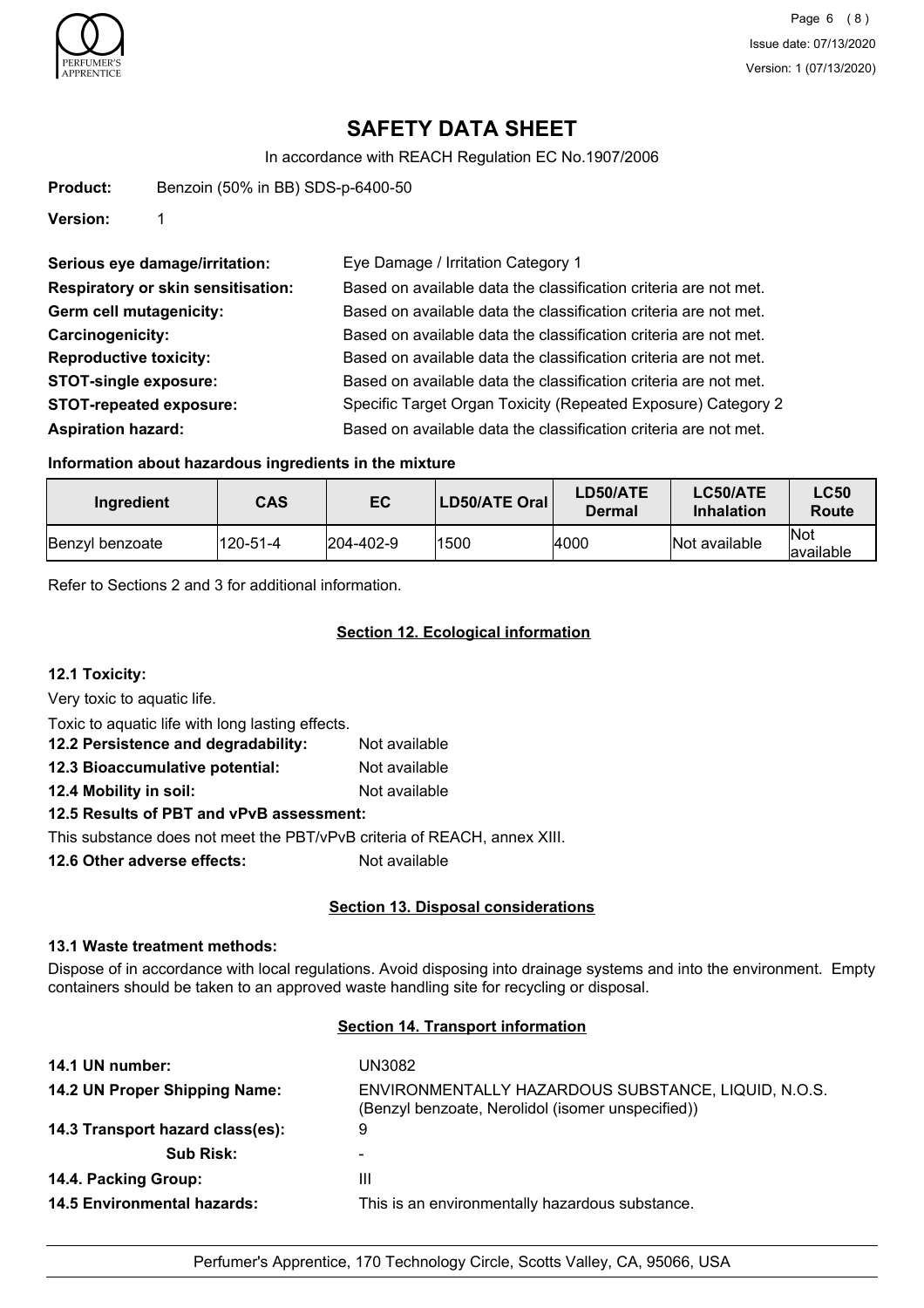

Page 7 (8) Issue date: 07/13/2020 Version: 1 (07/13/2020)

## **SAFETY DATA SHEET**

In accordance with REACH Regulation EC No.1907/2006

**Product:** Benzoin (50% in BB) SDS-p-6400-50

**Version:** 1

## **14.6 Special precautions for user:** None additional

**14.7 Transport in bulk according to Annex II of MARPOL73/78 and the IBC Code:**

Not applicable

### **Section 15. Regulatory information**

**15.1 Safety, health and environmental regulations/legislation specific for the substance or mixture** None additional

## **15.2 Chemical Safety Assessment**

A Chemical Safety Assessment has not been carried out for this product.

### **Section 16. Other information**

| <b>Concentration % Limits:</b>  | EH A1=49.50% EH C2=47.39% EH C3=4.74% EH C4=49.50% EDI 1=35.<br>29% EDI 2=11.76% STO-RE 2=11.76% |
|---------------------------------|--------------------------------------------------------------------------------------------------|
| <b>Total Fractional Values:</b> | EH A1=2.02 EH C2=2.11 EH C3=21.10 EH C4=2.02 EDI 1=2.83 EDI 2=8.<br>50 STO-RE 2=8.50             |

#### **Key to revisions:**

Not applicable

### **Key to abbreviations:**

| <b>Abbreviation</b> | <b>Meaning</b>                                                                            |
|---------------------|-------------------------------------------------------------------------------------------|
| Acute Tox. 4        | Acute Toxicity - Oral Category 4                                                          |
| Aquatic Acute 1     | Hazardous to the Aquatic Environment - Acute Hazard Category 1                            |
| Aquatic Chronic 1   | Hazardous to the Aquatic Environment - Long-term Hazard Category 1                        |
| Aquatic Chronic 2   | Hazardous to the Aquatic Environment - Long-term Hazard Category 2                        |
| Eye Dam. 1          | Eye Damage / Irritation Category 1                                                        |
| Eye Irrit. 2        | Eye Damage / Irritation Category 2                                                        |
| H302                | Harmful if swallowed.                                                                     |
| H315                | Causes skin irritation.                                                                   |
| H318                | Causes serious eye damage.                                                                |
| H319                | Causes serious eye irritation.                                                            |
| H372                | Causes damage to organs (organs) through prolonged or repeated exposure (exposure route). |
| H400                | Very toxic to aquatic life.                                                               |
| H410                | Very toxic to aquatic life with long lasting effects.                                     |
| H411                | Toxic to aquatic life with long lasting effects.                                          |
| P260                | Do not breathe vapour or dust.                                                            |
| P264                | Wash hands and other contacted skin thoroughly after handling.                            |
| P270                | Do not eat, drink or smoke when using this product.                                       |
| P273                | Avoid release to the environment.                                                         |
| P280                | Wear protective gloves/eye protection/face protection.                                    |
| P301/312            | IF SWALLOWED: call a POISON CENTER or doctor/physician if you feel unwell.                |
| P302/352            | IF ON SKIN: Wash with plenty of soap and water.                                           |